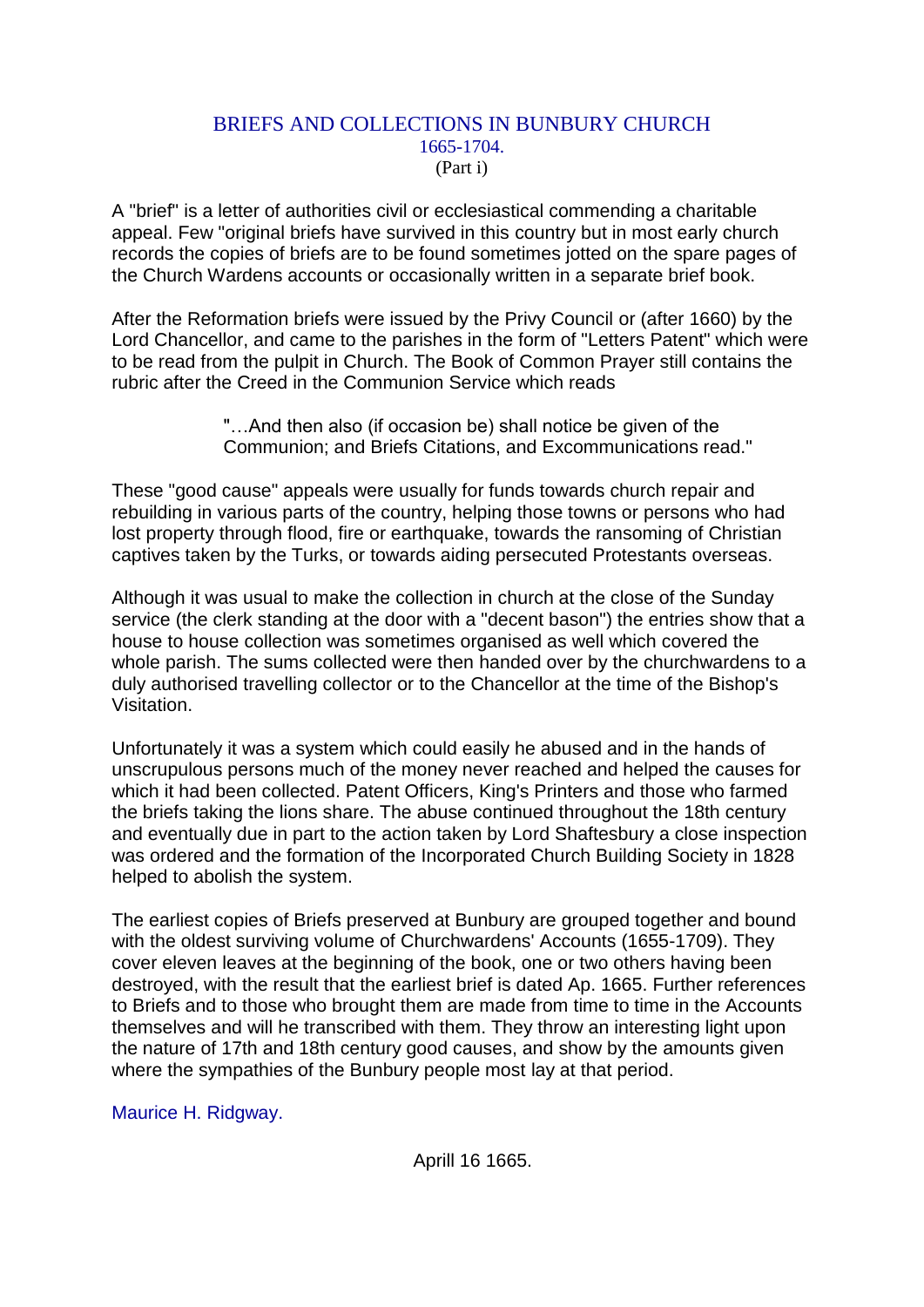| Apr. 16.        | Collected, in ye Church for Henery Lisle of Guisbrough in ye<br>North Riding of ye County of York, Woolen draper by lett pten<br>ye some of eight shillings & foure pence                                                         | 8s. 4d.  |
|-----------------|-----------------------------------------------------------------------------------------------------------------------------------------------------------------------------------------------------------------------------------|----------|
| May 14.         | Collected in ye Church for William Shuter of ye pish of<br>Tanworth in ye County of Warwick being a Tanner who had<br>loss by fire to ye value of five hundred pounds & had letters<br>ptens ye sum of nine shillings eight pence | 9s. 8d.  |
| May 28.         | Collected in ye Church for ye rebuilding of Tynmouth Church<br>in ye County of Northumberland ye sum of six shillings and<br>five pen                                                                                             | 6s. 5d.  |
| <b>June 11.</b> | Collected in ye Church for ye re paireing of St. Marys Church<br>& Churchyard att Chester ye sume of six shillings and ten<br>pence                                                                                               | 6s. 10d. |
| <b>June 25.</b> | Collected in ye Church for Richard Morecroft of Aughton in<br>ye County of Lancaster dyer ye sum of seven shillings six<br>pence halfe pennie                                                                                     | 7s. 6.5d |
| July 9.         | Collected for Gilbert Greene & Hamlet his sonne of Wigan by<br>a letter of request ye sum of six shillings and eleven pence                                                                                                       | 6s. 11d. |
| Sep. 24.        | Collected in ye parish Church of Bunbury ye sum of eight<br>shillings three pence for a fire in Bidford in ye county of<br>Warwick                                                                                                | 8s. 3d.  |
| Octo. 22.       | Collected for ye Inhabitants of Stilling in ye Eastriding of York<br>ye sum of seven shillings & eight pence                                                                                                                      | 7s. 8d.  |
| Decem. 3.       | Collected for ye Inhabitants of ye towne of Cock Shutt in ye<br>County of Salop ye sum of five shillings and six pence                                                                                                            | 5s. 6d.  |
| March 11.       | Given to a man yt had lett of request that came from Weltch-<br>Poole in ye behalfe of him selfe and divers others yt had<br>great losses that happened by fire one shilling 1s.<br>1666.                                         | 1s       |
| June ye 3.      | Collected for ye Inhabitants of Chalbury yt had loss by fire ye<br>sume of ten shillings                                                                                                                                          | 10s.     |
| <b>July 22.</b> | Collected for a fire in ye towne of Sheristhales in ye County<br>of Stafford ye sum of seven shillings and four pence                                                                                                             | 00-07-04 |
| October 7.      | Collected in ye Church for join Cooke of Newton in ye parish<br>of Midlewich ye sum of ten shillings six pence                                                                                                                    | 00-10-06 |
| Febr. 27.       | Collected for Clunn Church Rebuilding in ye County of Salop<br>ye sum of six shillings & eleven pence                                                                                                                             | 00-06-11 |
| March 17.       | Collected for ye town of Hartlepoole in ye Count palatine of<br>Durham a remarkable place for Cmerce and Comodious for<br>fishing saltery ye sum of five shillin and eightpence                                                   | 00-05-08 |
|                 | Aprill ye 28 1667.                                                                                                                                                                                                                |          |
| Apr. 28.        | Collected in ye Parish Church of Bunbury for John osborne<br>Russia Marchand who had sustained great losses att sea ye<br>sum of eight shillings & sixpence                                                                       | 00-08-06 |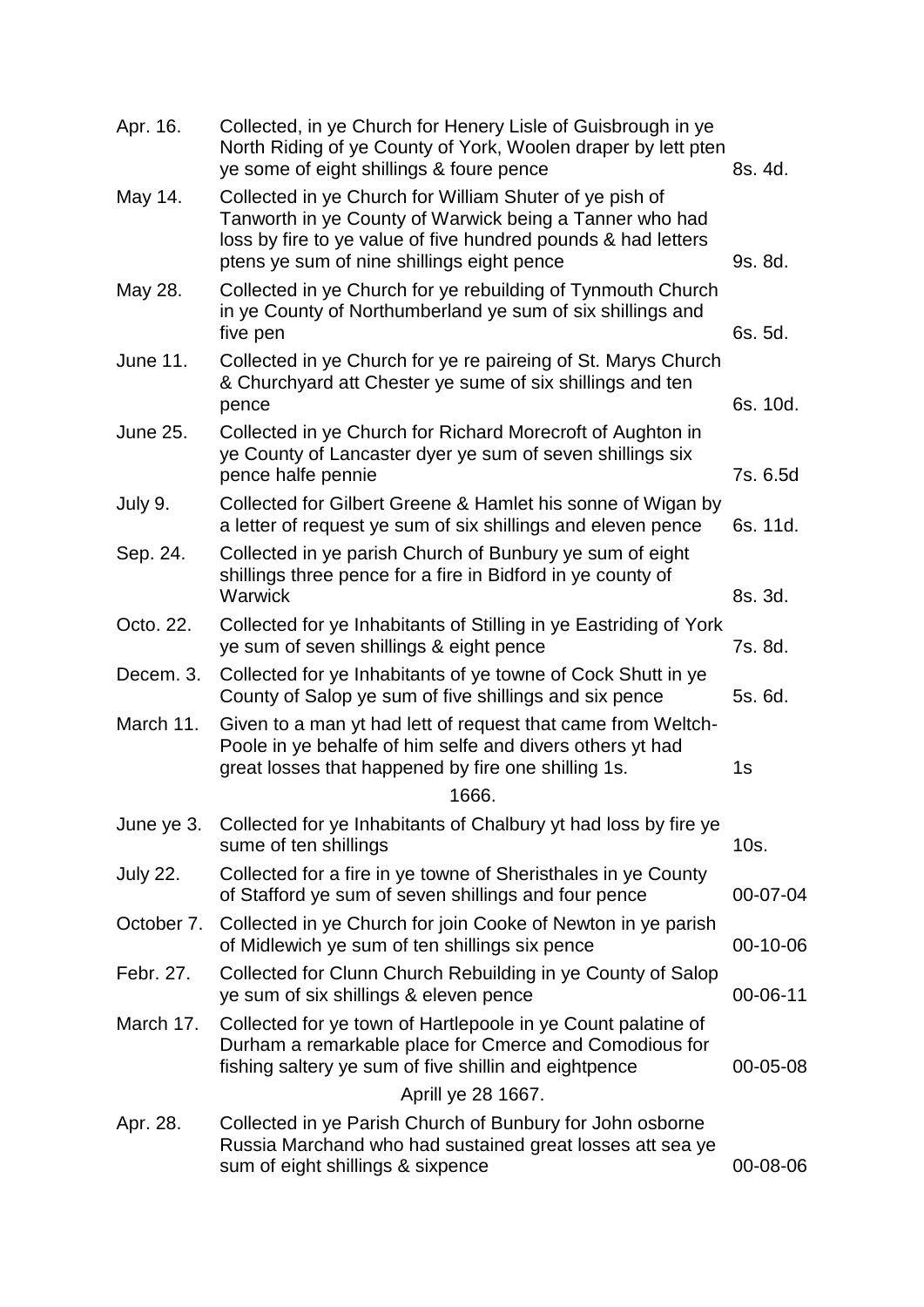| June ye 2.      | Collected in ye Parish Church of Bunbury for ye towne of<br>Hinxton in ye County of Cambridge who loss by fire ye sum<br>of six shillings & fivepence                                                                                                                                                     |                                        | 00-06-05                                                                                                                                                                        |          |
|-----------------|-----------------------------------------------------------------------------------------------------------------------------------------------------------------------------------------------------------------------------------------------------------------------------------------------------------|----------------------------------------|---------------------------------------------------------------------------------------------------------------------------------------------------------------------------------|----------|
|                 | June ye 23. Collected in ye Parish Church of Bunbury for Waymouth &<br>Melcomb Rests in ye County of Dorset for thirty seven<br>houses burned by fire with goods & other househould stuff<br>therreunto belonging the sum of eightshillings & nine pence                                                  |                                        |                                                                                                                                                                                 | 00-08-09 |
| July ye 7.      |                                                                                                                                                                                                                                                                                                           | sume of six shillings & eleven pence   | Collected in ye Parish Church of Bunbury for ye towne of<br>Poole in ye County of Montgomery who had losse by fire ye                                                           | 00-06-11 |
| <b>July 21.</b> |                                                                                                                                                                                                                                                                                                           |                                        | Collected for ye Inhabitants of grindle in ye Parish of Ryton in<br>ye County of Salop ye sum of eleven shillings & three pence                                                 | 00-11-03 |
| Sept. 15.       |                                                                                                                                                                                                                                                                                                           | ye sume of five shillings & nine pence | Collected for Fire, in Longborough in ye County of Leichester                                                                                                                   | 00-05-09 |
|                 |                                                                                                                                                                                                                                                                                                           | June 6th 1667.                         |                                                                                                                                                                                 |          |
|                 |                                                                                                                                                                                                                                                                                                           | suffered by fire in ye town of Drayton | Reced of Mr. Spurstowe of Spurstowe four Pounds three<br>shillings and five pence it being so Much Money collected in<br>Spurstowe and Bunbury Parish for the use of those that | 04-03-05 |
|                 | I say Received                                                                                                                                                                                                                                                                                            | Jno. Steventon                         |                                                                                                                                                                                 |          |
|                 |                                                                                                                                                                                                                                                                                                           | 1668                                   |                                                                                                                                                                                 |          |
| Feb. 23.        | seven pence                                                                                                                                                                                                                                                                                               |                                        | Collected in the Parish Church of Bunbury for Captin Barett<br>who had loss by the Hollinder ye sum of five shilling and                                                        | 00-05-07 |
| Aug. 16.        | Collected in ye Parish Church of Bunbury for Richard Linaker 00-05-11<br>of Moreton in this County of Chest who had loss by fide &<br>had a letter of request under ye hands of Sr. John, Booth Sr.<br>Phillip Edgerton, Sr. Jos Shakerley Edward Glegg Esqr. the<br>summ of five shillings & elevenpence |                                        |                                                                                                                                                                                 |          |
| Octo. 4.        | Collected in this Parish of Bunbury theise severall sums as<br>followeth towards ye Reliefe of ye Inhabitants of Newport in<br>ye County of Salop                                                                                                                                                         |                                        |                                                                                                                                                                                 |          |
|                 |                                                                                                                                                                                                                                                                                                           | Ips from Spurstowe                     | $00-07-()$                                                                                                                                                                      |          |
|                 |                                                                                                                                                                                                                                                                                                           | It from Alpram                         | $00-08-()$                                                                                                                                                                      |          |
|                 |                                                                                                                                                                                                                                                                                                           | It from Peckforton                     | 00-04-00                                                                                                                                                                        |          |
|                 |                                                                                                                                                                                                                                                                                                           | It from Wardley                        | 00-03-00                                                                                                                                                                        |          |
|                 |                                                                                                                                                                                                                                                                                                           | It from Haughton                       | $00-02-2$                                                                                                                                                                       |          |
|                 |                                                                                                                                                                                                                                                                                                           | It from Calveley                       | 00-03-00                                                                                                                                                                        |          |
|                 |                                                                                                                                                                                                                                                                                                           | It from Tilston                        | $00 - 01 - 00$                                                                                                                                                                  |          |
|                 |                                                                                                                                                                                                                                                                                                           | It from Ridley                         | 00-01-08                                                                                                                                                                        |          |
|                 |                                                                                                                                                                                                                                                                                                           | It from Teaverton                      | 00-03-00                                                                                                                                                                        |          |

Received the sum of one pound thirteene shillings nine pence for the releife of Newport by nice John Brocke ( )eife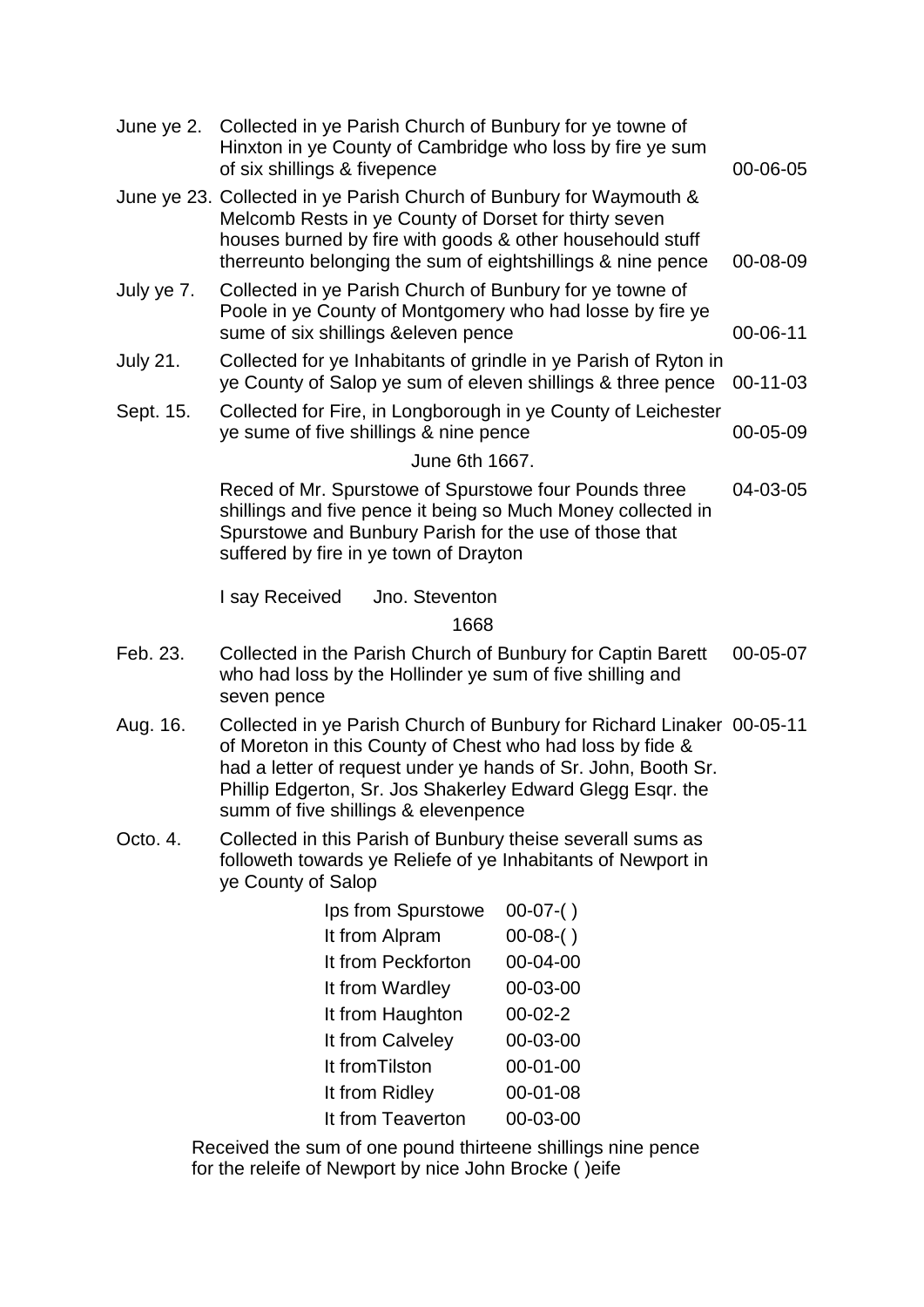Feb. 14. Coll For ye Inhabitant of ye towne of Haverhill in ye County of Suffolk, for loss by fire ye sum of eight shillings & three pence10 00-08-03

> Coll in ye Parish of Bunbury for the use of the poore of London theise several somes as followeth

|                    |                                                                                                                                             |                                                                                                            | li.s. d.                                                                                                                                                                                               |                |
|--------------------|---------------------------------------------------------------------------------------------------------------------------------------------|------------------------------------------------------------------------------------------------------------|--------------------------------------------------------------------------------------------------------------------------------------------------------------------------------------------------------|----------------|
|                    |                                                                                                                                             | From Bunbury                                                                                               | $01 - 02 - 04$                                                                                                                                                                                         |                |
|                    |                                                                                                                                             | It From Ridley                                                                                             | $00-11-07$                                                                                                                                                                                             |                |
|                    |                                                                                                                                             | It From Haughton                                                                                           | 00-04-00                                                                                                                                                                                               |                |
|                    |                                                                                                                                             | It From Peckforton                                                                                         | 00-03-10                                                                                                                                                                                               |                |
|                    |                                                                                                                                             | It From Warley                                                                                             | 00-08-04                                                                                                                                                                                               |                |
|                    |                                                                                                                                             | It From Beeston                                                                                            | 00-13-05                                                                                                                                                                                               |                |
|                    |                                                                                                                                             | It From Alpram                                                                                             | 00-08-08                                                                                                                                                                                               |                |
|                    |                                                                                                                                             | It From Teaverton                                                                                          | 00-14-05                                                                                                                                                                                               |                |
|                    |                                                                                                                                             | It From Calveley                                                                                           | 00-00-04                                                                                                                                                                                               |                |
| Apr. 25.<br>1669   | shillings and three pence                                                                                                                   |                                                                                                            | Collected in ye parish Church of Bunbury for & towards ye<br>redemtion of poor Captives being prisnors in Algiers Sally &<br>other parts under ye Turks Dominions ye some of eight                     | 00-08-03       |
| Aug. 15.<br>69     | ye some of ten shillings                                                                                                                    |                                                                                                            | Collected in the parish Church of Bunb for ye, Inhabitants of<br>Tiberton in the Count of Salop who had loss by fire to the<br>Burning of their Chappel and many of their Dwelling houses              | $00-10-00$     |
| Sept. 26.          | elevenpence                                                                                                                                 | Collected in ye pish Church of Bunbury for ye poore<br>who had loss by fire ye some of eight shillings and | Inhabitants of ye towne of Brocton in ye County of Stafford                                                                                                                                            | $00 - 08 - 11$ |
|                    |                                                                                                                                             | the minister and others of the Parish                                                                      | Novem.28. Collected in the parish Church of Bunbury for three or foure<br>of the Inhabitants of Malpas Towne that had loss by fire the<br>summe of six shillings six pence by a letter of request from | 00-06-06       |
| Aprill 24.<br>1670 | Collected in the Parish Church of Bunbury for ye towne of<br>Isleham in ye County of Cambridg by lett patt for loss by,<br>fire the sume of |                                                                                                            | 00-07-00                                                                                                                                                                                               |                |
| May 22.            |                                                                                                                                             | Collected in the. parish Church. of Bunbury (For the                                                       | Inhabitants of the towne of Weeklebrace in the County of<br>Salop) who had Letters Patt for losse by fire the summe of                                                                                 | 00-06-00       |
| Sep. 25.           |                                                                                                                                             |                                                                                                            | Collected in ye parish Church of Bunbury ye sum of seven<br>shillings and eight pence for ye Inhabitants of Cotten end in<br>the parish of Hardingston in ye County of Northampton                     | 00-07-08       |
| Nov. 6th.          |                                                                                                                                             | Collected in the parish Church of Bunbury for the                                                          | Inhabitants of the Township of Wolsingham in the County of<br>Durham who had losse by fire, the sume of seaven shillings 00-07-00                                                                      |                |
| Dec. 25.           |                                                                                                                                             |                                                                                                            | Collected in ye parish Church of Bunbury for ye Inhabitants<br>of ye towne of Beckles in the County of Suffolk ye sum of                                                                               | 00-06-03       |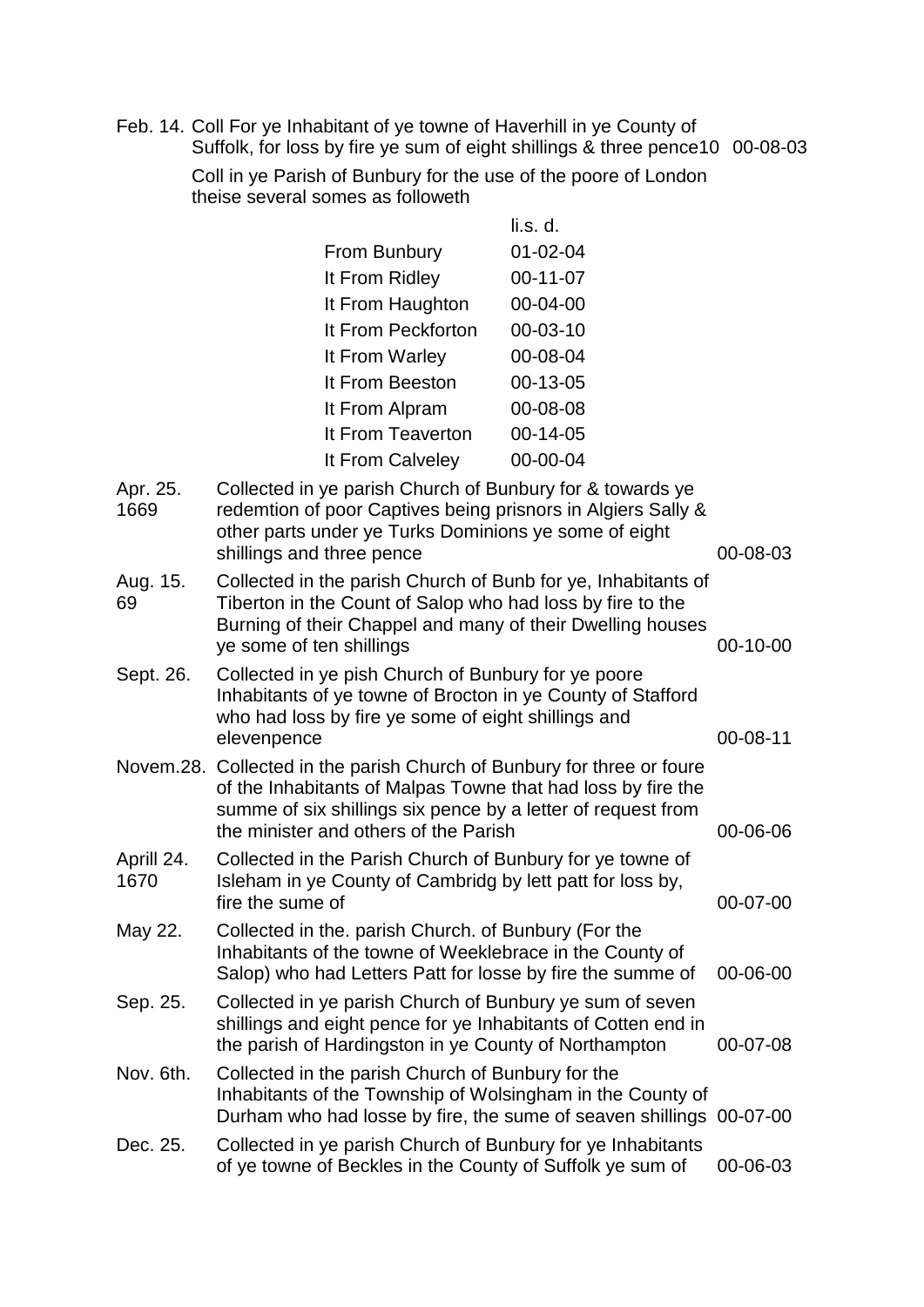|                     | six shillings and three pence for loss by fire & had letters<br>pattens                                                                                                                                                                                                                                 |                |
|---------------------|---------------------------------------------------------------------------------------------------------------------------------------------------------------------------------------------------------------------------------------------------------------------------------------------------------|----------------|
| Feb. 5.             | Collected in ye parish Church of Bunbury for John Turner of<br>Bentley in ye County of Stafford ye sum of seven shillings &<br>sixpence for loss by fire & had letters pattens                                                                                                                          | 00-07-06       |
| July 2.<br>1671     | Collected in ye parish Church of Bunbury for Jo. Dixon<br>James Ainsley. Robert Lackin Mary Clement & other<br>Inhabitants of the towne of Yarum in ye County of York the<br>sume of nine shillings                                                                                                     | 00-09-00       |
| Aug. 20.<br>1671    | Collected in ye parish Church of Bunb for ye Inhabitants of<br>ye towne of Halton in ye pish of Whit Kerk in parte of ye<br>west riding in ye Countyof Yorke who had letter Paten for<br>loss by fire the sum of eight shilings sixpence                                                                | 00-08-06       |
|                     | Decemb.3. Collected in the parish Church of Bunbury For the<br>Inhabitants of the Hamlet of Lygrave in the parish of Luton<br>and County of Bedford the summe of eight shillings and<br>eight pence                                                                                                     | 00-08-08       |
| Feb. 25.            | Collected in ye Parish Church of Bunbury For Stephen<br>Harrison at Milburn gate in ye suburbs of ye City of Durham<br>the sum of six shillings, sixpence halfe penie                                                                                                                                   | 00-06-06.5     |
| 1672.<br>June 9     | Collected in the parish Church of Bunbury For the<br>Inhabitants of the towneship of Kellington within the parts of<br>the west riding in the County of Yorke the sume of thirteen<br>shillings & six pence                                                                                             | $00 - 13 - 06$ |
| Sept. 15.           | Collected in the parish Church of Bunbury for Matt.<br>Sheapard, John Juxon &c, refiners of sugar for the city of<br>London who had loss by a feirce and terrible fire which<br>broke out in a sugar house in cole harbor in the parish of<br>great Allhallowes the sum of eleaven shillings & tenpence | $00-11-10$     |
|                     | Januar. 26. Collected in the parish Church of Bunbury For the<br>Inhabitants of Bulkinton in the County of Warwick who had<br>los by fire the summe of eight shillings & eight pence                                                                                                                    | 00-08-08       |
| March 9.            | Collected in the parish church of Bunbury For James Perry<br>of Hinstocke in the County of Salop who had loss by fire<br>and had Letters patt,                                                                                                                                                          | 00-08-10       |
| 1673.<br>April 25th | Collected in the parish Church & Bunbury For John Hall<br>Clearke Edward Norise &c. of the towne of Fardingbridge<br>and County of Southampton whose losses by fire amount to<br>the sum of 13633Li. 8s. 8d. the sume of eleven shillings<br>ninepence                                                  | 00-11-09       |
| May 18.             | Collected for Mr. Randall Shenton att willcats heath for loss<br>by fire and had letter patt ye sume of twelve shillings eight<br>pence                                                                                                                                                                 | 00-12-08       |
| March 29.<br>1674   | Collected For the inhabitants of neither Wallop in the<br>County of Southampton who had letters pattens for loss by<br>fire; The summe of nine shillings & one penny                                                                                                                                    | 00-09-01       |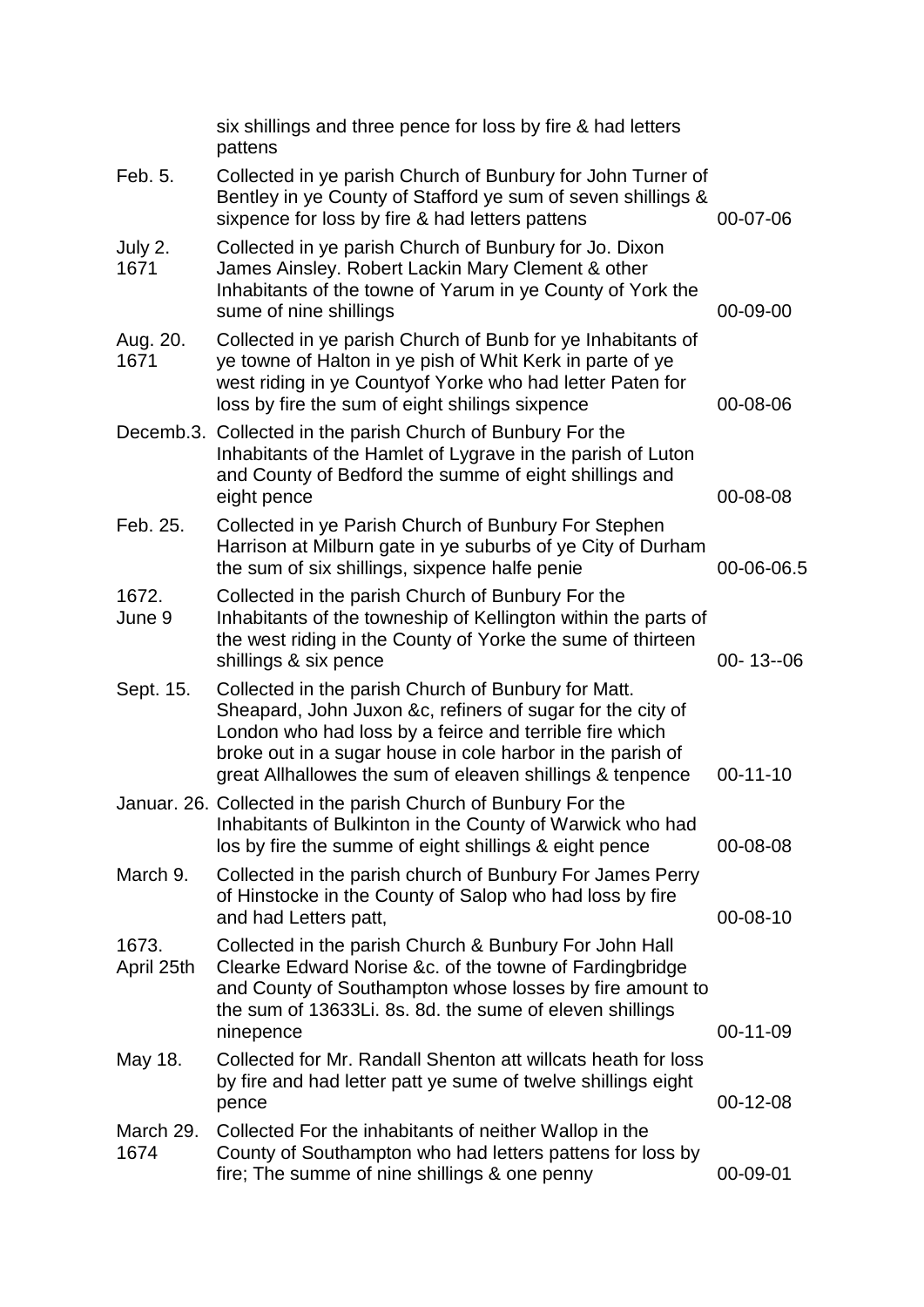| Aprill 23.<br>1674 | Collected in th pish Church of Bunbury for the Inhabitants of<br>ye Borough of Knarsbrough who had lett p for loss by fire<br>ye sume of six shillings five pence halfpenie                                             |                                                                                                                                                                                                                                      | 00-06-05.5 |
|--------------------|-------------------------------------------------------------------------------------------------------------------------------------------------------------------------------------------------------------------------|--------------------------------------------------------------------------------------------------------------------------------------------------------------------------------------------------------------------------------------|------------|
| May 17.            | Collected in ye parish Church of Bunbury for Tho Blackhalfe<br>in ye parish of Woolverhampton & County of Stafford who<br>had loss by fire & had Letters Patt. the sum of ten shillings<br>three pence                  |                                                                                                                                                                                                                                      | 00-10-03   |
| June 7.            | Collected in ye pish Church of Bunbury for severall of ye<br>inhabitants of ye County of Middlesex Inhabitating near<br>Russel Street in ye pish of Martin in ye Feilds who had Lett.<br>Patt. ye sum of nine shillings |                                                                                                                                                                                                                                      | 00-09-00   |
| July 5.            | Collected in ye parish Church of Bunbury for Thomas<br>Gibbon of ye parish of St. Margarets at Cliffe in ye said<br>County of Kent who had letters pat. for loss by fire the sume<br>of eight shillings & ninepence     |                                                                                                                                                                                                                                      | 00-08-09   |
| Aug. 23.           | shillings and too pence                                                                                                                                                                                                 | Collected in the parish Church of Bunbury for one Hundred<br>twentie foure houses that were burned neere St. Catherines<br>Hospitall & ye honors had letters ptins the sum of ten                                                    |            |
| Feb. 4.            | Collected for the Building of the Parish Church of Benenden<br>in the County of Kent ye sum of                                                                                                                          |                                                                                                                                                                                                                                      | 00-09-04   |
| Mar. 14.           |                                                                                                                                                                                                                         | Collected for John Halsey & Francis Hallsey wid. of ye<br>towne of Redborne in ye County of Hertford the sum of<br>eight shillings & nine pence halfe penie                                                                          |            |
| May 21.<br>1675    | John Howard & severall other                                                                                                                                                                                            | Collected for the inhabitants of Walton in the Count of<br>Norfolk by Letters Patt for loss by fire the sum of ten<br>shillings five pence halfe penie Christopher Hey Thomas<br>Jarvis Ralph Joes Francis Hammond Wid Edmond Jarvis |            |
| Oct. 3.<br>1675    | Collected in the pish Church of Bunbury for ye repairing of<br>Newent Church in ye Count of Gloucester ye sum of seven<br>shillings and sixpence                                                                        |                                                                                                                                                                                                                                      | 00-07-06   |
|                    | June 21. 1676                                                                                                                                                                                                           |                                                                                                                                                                                                                                      |            |
|                    | Collected in the parish of Bunbury for the Inhabitants of<br>Northampton that had loss by fire & Letts Patt, theise severall<br>sumes following                                                                         |                                                                                                                                                                                                                                      |            |
|                    |                                                                                                                                                                                                                         | li.s. d.                                                                                                                                                                                                                             |            |
|                    | Inpris Bunbury                                                                                                                                                                                                          | $01 - 02 - 06$                                                                                                                                                                                                                       |            |
|                    | It from Spurstowe                                                                                                                                                                                                       | $01 - 01 - 10$                                                                                                                                                                                                                       |            |
|                    | It from Haughton                                                                                                                                                                                                        | 00-07-08                                                                                                                                                                                                                             |            |
|                    | It from Peckforton                                                                                                                                                                                                      | 00-05-07                                                                                                                                                                                                                             |            |
|                    | It from Calveley                                                                                                                                                                                                        | 00-14-04                                                                                                                                                                                                                             |            |
|                    | It from Alpram                                                                                                                                                                                                          | 00-12-04                                                                                                                                                                                                                             |            |
|                    | It from Tilston                                                                                                                                                                                                         | 00-06-06                                                                                                                                                                                                                             |            |
|                    | It from Teaverton                                                                                                                                                                                                       | 00-10-07                                                                                                                                                                                                                             |            |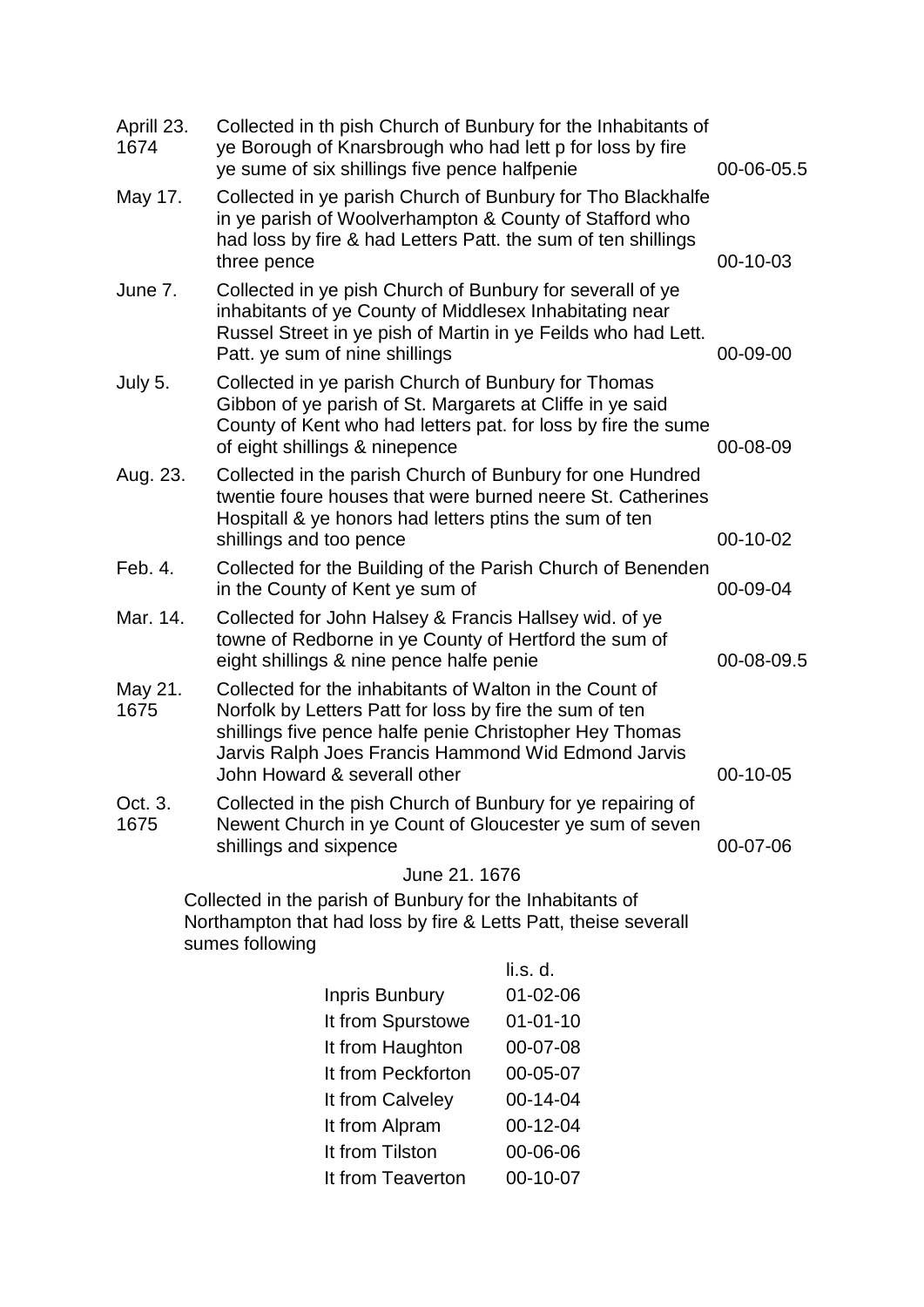|                   | It from Ridley<br>It from Wardley<br>It from Beeston<br>the summe is $06-02-02$                                                                                                  | 00-04-07<br>00-06-07<br>00-09-08 |             |
|-------------------|----------------------------------------------------------------------------------------------------------------------------------------------------------------------------------|----------------------------------|-------------|
| July 9.           | Collected for the reapireing of Oswestrey Church &<br>Steeple in the Church the summe of ten shillings sixpence<br>halfe penie                                                   |                                  | 00-10-06.5  |
|                   | March 18th. Collected then for the inhabitants of Eaton near Windsor in<br>the County of Bucks who had losses by fire the summ of<br>twelve shillings sixpence                   |                                  | 00-12-06    |
| Aug. 1.<br>1677   | Collected in ye pish of Bunbury for ye Inhabitants of<br>Southwark in the County of Surrey yt had Lett pt. for loss<br>by fire these severall sums following                     |                                  |             |
|                   |                                                                                                                                                                                  | s d.                             |             |
|                   | It rec from Bunbury                                                                                                                                                              | $06 - 10$                        |             |
|                   | It from Beeston                                                                                                                                                                  | 04-04                            |             |
|                   | It from Tilston                                                                                                                                                                  | $02 - 08$                        |             |
|                   | It from Burwardsley                                                                                                                                                              | $01 - 11$                        |             |
|                   | It from Teaverton                                                                                                                                                                | 05-07                            |             |
|                   | It from Peckforton                                                                                                                                                               | 03-04.5                          |             |
|                   | It from Spurstowe                                                                                                                                                                | 04-07                            |             |
|                   | It from Haughton                                                                                                                                                                 | $02 - 03$                        |             |
|                   | It from Calveley                                                                                                                                                                 | $04 - 10$                        |             |
|                   | It from Wardley                                                                                                                                                                  | 02-04                            |             |
|                   | It from Ridley                                                                                                                                                                   | $02 - 11$                        |             |
|                   | It from Alpram                                                                                                                                                                   | $07 - 11$                        |             |
|                   |                                                                                                                                                                                  | sum is 02-09-06.5                |             |
| Sep. 16.<br>1677  | Collected in ye parish Church of Bunbury for the<br>Inhabitants of Cottenham in the Count of Cambridge<br>who had lett ptine for losse by fire the sum of                        |                                  | 00-08-04    |
|                   | Collected in the parish Church of Bunbury by letts<br>pattins for ye Inhabitance of Towcester in ye Count of<br>Northampton the sum, of eight shillings ten pence halfe<br>pence |                                  | 00-08-10.5  |
| Sept. 29.<br>1678 | Collected in the pish Church of Bunbury by Letts Pattin<br>for ye Inhabitants of Wem for loss by fires the sume of<br>sixteen shillings three pence three farthings              |                                  | 00-16-03.75 |
|                   | eight pence more given to this Collection after<br>Ingrossing                                                                                                                    |                                  | 08          |
| Nov. 10th.<br>78  | Collected in the parish of Bunbury towards ye<br>rebuilding of St. Pauls church in London the sum of<br>three pounds nineteen shillings & sixpence                               |                                  | 03-19-06    |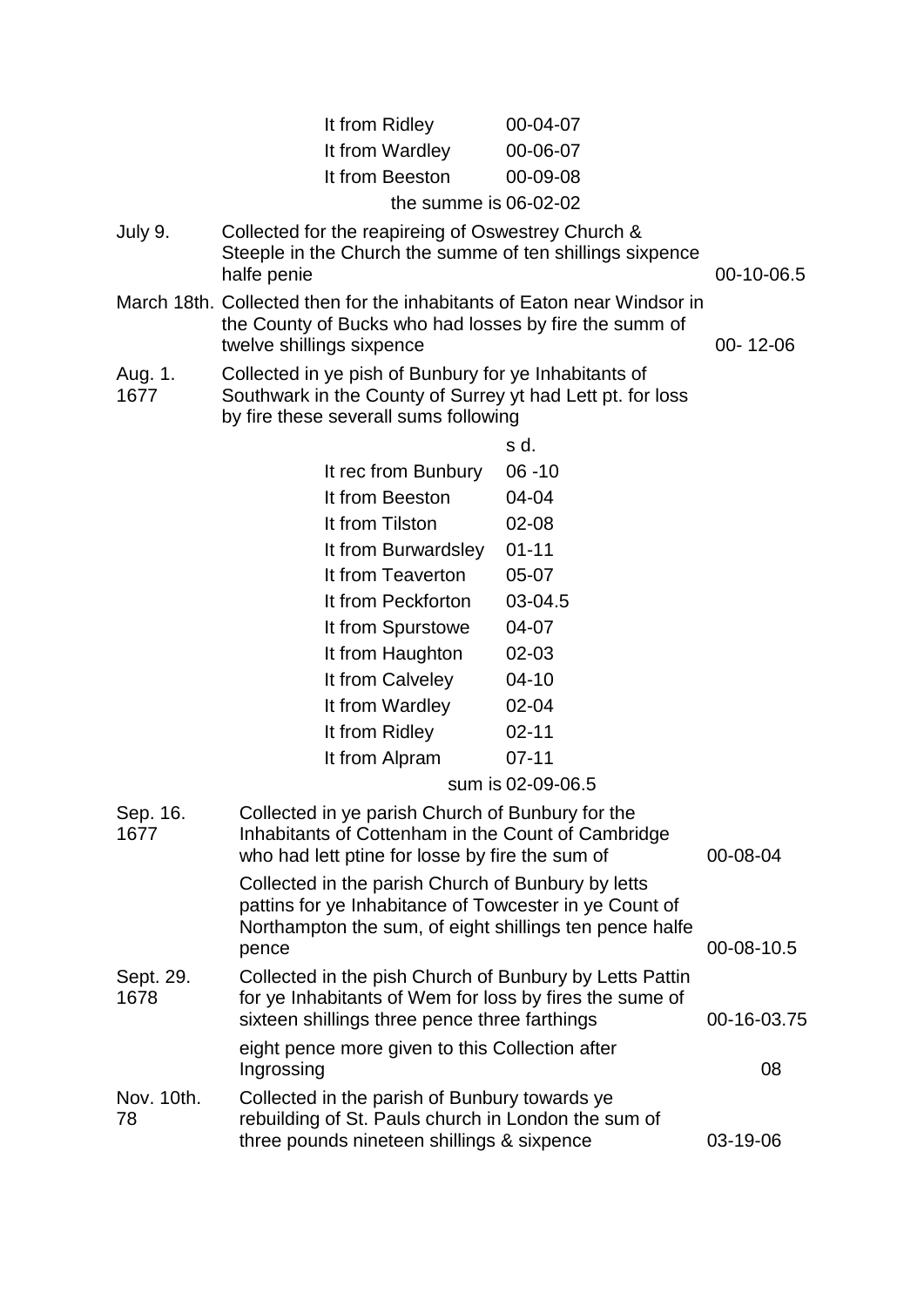| Feb. 23.<br>78            | Collected in ye parish church of Bunbury by Letts Patt<br>for John Allingham Nic Dean & severall others of ye<br>towne of Uftington in ye County of Lincolne ye sum of<br>nine shillings & one penny         | 00-09-01         |
|---------------------------|--------------------------------------------------------------------------------------------------------------------------------------------------------------------------------------------------------------|------------------|
| March 23d.<br>78          | Collected in ye parish Church of Bunbury for ye<br>Inhabitants of pattingham in Stafford Shire by Lett Patt<br>for loss by fire ye sum of ten shillings and seaven<br>pence farthing                         | 00-10-07.25      |
| June 22d.<br>1679         | Collected in the parish Church of Bunbury for ye<br>Inhabitants of ye Township of Lurgishall in ye County of<br>Wilts by Lett patt for loss by fire ye sum of nine shillings<br>& seavenpence                | 00-09-07         |
| Sept. 7.                  | Collected in ye parish Church of Bunbury for ye<br>Inhabitants of Weedonbeck in Northamptoshire for loss<br>by fire by Lett Patt ye sum of nine shilings two pence<br>halfepenny                             | 00-09-02.5       |
| 1680.                     | Collected in the parish Church of Bunbury for ye<br>Septr. ye 12th Inhabitants of East Dearham in ye County of Norfolke<br>by Lett Pat for loss by fire ye summ of eleven shillings<br>ten pence halfe penny | 00-11-10.5       |
| Mar. 13.<br>1680          | Colected in ye parish Church of Bunbury for ye<br>Inhabitants Tadcaster within westriding in ye County of<br>Yorke by lett pat for loss by fire ye sum of nine shillings<br>& 5d.                            | 00-09-05         |
| May 8.<br>1681<br>Lett. p | Collected in ye pish Church of Bunbury for ye<br>Inhabitants of ye towne f Duxford in County of<br>Cambridge the sum of nine shillings for loss by fire                                                      |                  |
| Octo 2.<br>1681           | Coll in ye pish Church of Bunbury for the Inhabitants of<br>Stafford by Lett Pt for loss by fire ye sum of eleven<br>shillings four pence                                                                    | $00-11-04$       |
| Feb. 26.<br>1681          | Coll in ye Church of Bunbury for ye releiefe of ye<br>Protestants Churches in lesser Poland by Lett Pt ye<br>sum of                                                                                          | 12s <sub>0</sub> |
| Sept. 10.<br>1682         | Coll in ye parish Church of Bunbury for ye Inhabitants<br>of the towne of Caistor that had loss by fire in ye<br>County of Lincoln by Letts pt the sume of                                                   | 00-08-09         |
| Nove. 19.<br>1682         | Coll in ye pish Church of Bunbury for Thomas Nicholls<br>neere Dyers hall in London & John Ellers who had Lett<br>ptents for loss by fire the sum of                                                         | 00-09-02         |
| Jan. 21.<br>1682          | Coll in ye pish Church of Bunbury by Vertue of Lett pat<br>the sum of nine shillings & a penie for ye Inhabitants of<br>new Windsor who had loss by fire in the County of<br><b>Berks</b>                    | 00-09-01         |
| Mar. 4.<br>1682           | Coll in ye pish Church of Bunbury by vertue of Lett Pt<br>the sum of seven shillings six pence three farthings for<br>the Inhabitants of Presteigne in ye Count of Radnor                                    | 00-07-06.75      |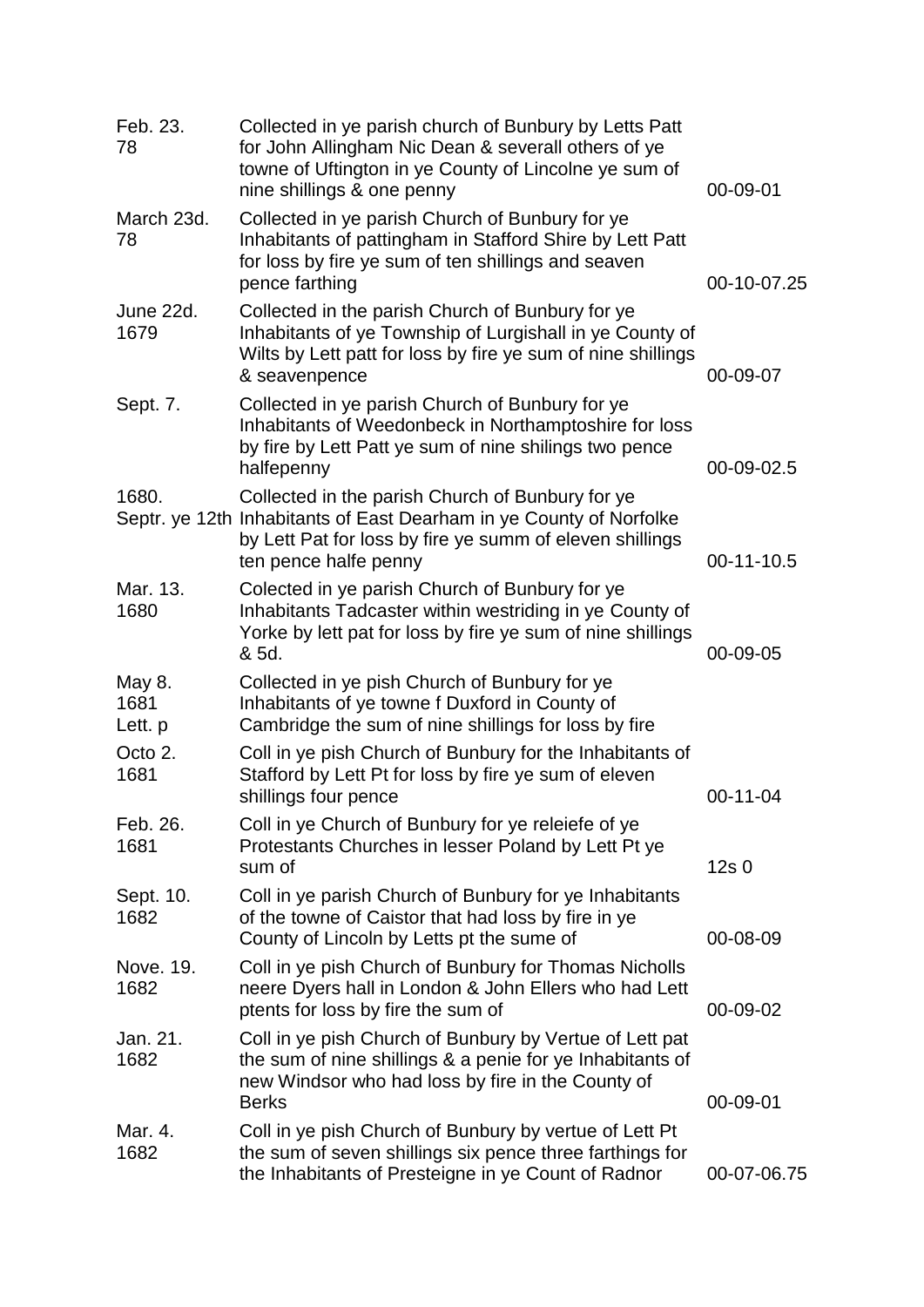| Aug. 19.<br>1683        | Coll in ye pish Church of Bunbury be Lett pat the sum<br>of eleven shillings three pence for ye Inhabitants of<br>Colompton in the County of Devon                                                         | 00-11-03       |
|-------------------------|------------------------------------------------------------------------------------------------------------------------------------------------------------------------------------------------------------|----------------|
| Sept. ye 2d.<br>1683    | Coll in ye pish Church of Bunbury by Lett pat the sum<br>of twelve shillings & three halfe pence for Preston<br>Candever for losse by fire the Church being burned<br>with other losse of the Inhabitance  | 00-12-01.5     |
| Mar. 9.<br>1683         | Collected in ye pish Chur of Bunbury by Lett pat the<br>sum of ten shillings & seven pence for ye inhabitance of<br>Chancill Row in ye pish of St Margarets Westminster in<br>ye Count of Midlesex         | 00-10-07       |
| May 11.<br>1684         | Coll in ye parish Church of Bunbury for Llanumddufery<br>in ye Count of Carmarthen the sum of foure shillings                                                                                              | 00-04-00       |
| May 8.<br>1684          | Coll in ye pish of Bunbury By Lett Patt from house to<br>house the sum of one pound sixteene shillings seven<br>pence for new Markitt                                                                      | $01 - 10 - 07$ |
| June 1.<br>1684         | Coll for Northriding in ye Count of York nine & three<br>pence                                                                                                                                             | 00-09-03       |
| <b>June 22.</b><br>1684 | Collected in ye pish of Bunbury by lett patt for ye<br>Inhabitants of St Paul Shadwell & ye Hamlets in ye pish<br>of waping White Chappel & pish of Stepney Waping<br>White Chappel ye of eleven shillings | $00-11-00$     |
| Aug. 24.<br>1684        | Coll in ye parish Church of Bunb for ye Building of ye<br>pish Church in Portsmouth ye sum of nine shillings                                                                                               |                |
| Octo. 12.<br>1684       | Coll in ye pish Church of Bunbury for the repareing of<br>St Bridgets Church in Chester ye sum of 10 shillings<br>and sixpence.                                                                            |                |
| April<br>1685           | Coll in ye pish Church of Bunbury for Saresden in ye<br>Count of Oxford ye sum of eight shillings & sixpence                                                                                               |                |
| May 3.<br>1685          | Collect in ye pish Church of Bunbury for Elie St. Maries<br>within the City of Elie in ye Ille of Elie the sum of eight<br>shillings & tenpence                                                            |                |
| May 24.<br>1685         | Collected in ye pish Church of Bunbury ye sum of nine<br>shillings for the Inhabitants of Alrewas in ye Count of<br>Stafford for loss by fire.                                                             |                |
| June 7.<br>1685         | Collected in ye pish Church of Bunbury ye sume of nine<br>shillings for the Inhabitants of Causton in the County of<br>Norfould for los by fire.                                                           |                |
| June 21.<br>85          | Collected in ye pish Church of Bunbury ye sum of<br>seven shillings for ye Inhabitants of Staverton in ye<br>County of Northamton for loss by fires                                                        |                |
| Aug. 23.<br>1685        | Coll in ye pish Church of Bunbury ye sum of six<br>shillings for Thomas Woodward of great Bloxwich in ye<br>count of Stafford by Lett patt for loss by fire                                                |                |